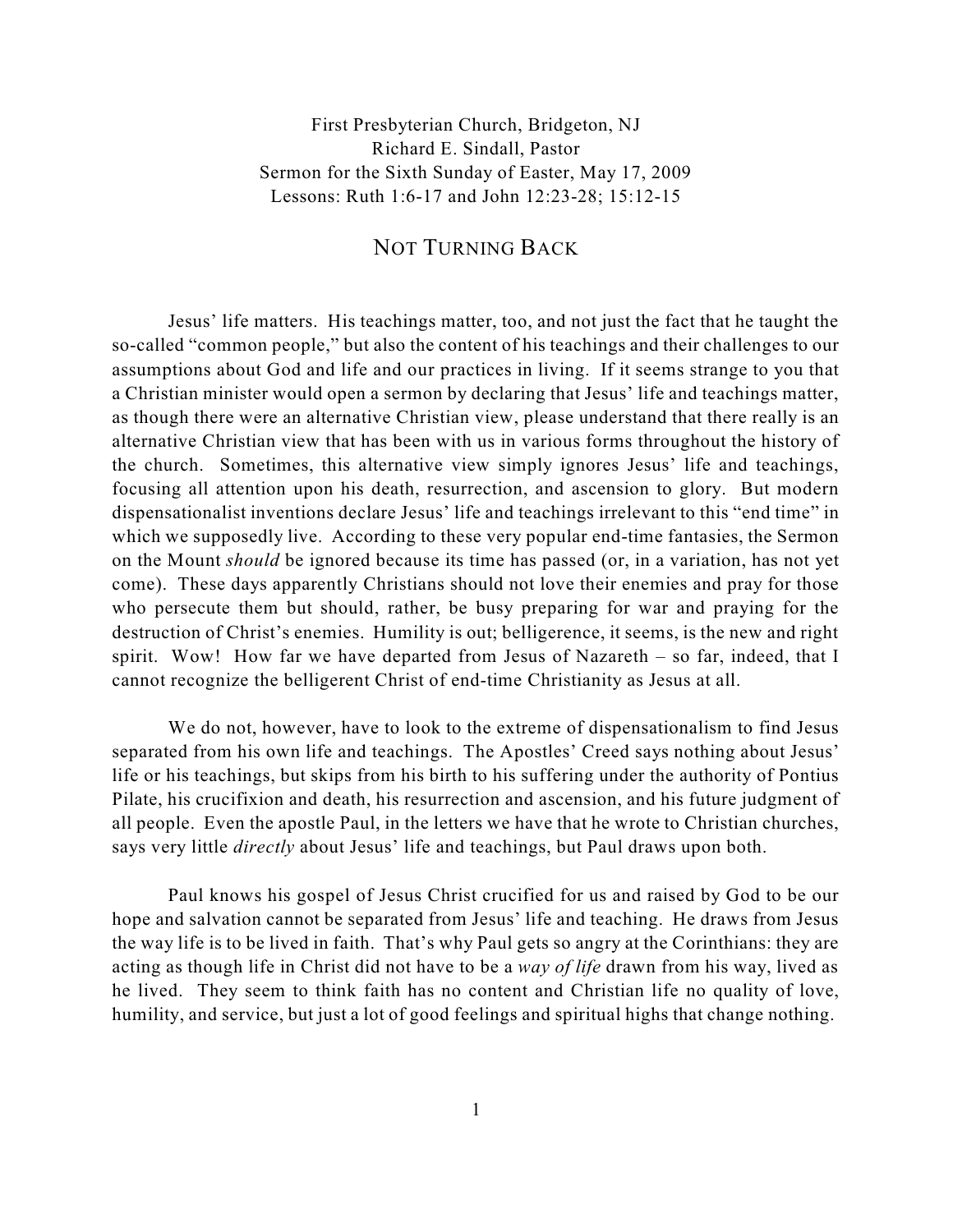So, I say again that Jesus' *way of life* matters, and we need to stop separating his appeal, "Believe in God, believe also in me," from his summons, "Come, follow me." We need to receive life from him, and we need to learn and keep learning from him *how to live* the life we receive. This union of life as a fact and our way of living it only makes sense. I am a husband. That's a fact. Does the way I actually regard and treat my wife have nothing to do with my being her husband? Is the fact enough by itself? I am a father, a friend, a pastor, and more. My life is defined by many relationships, both personal and social. I am a citizen of Bridgeton, Cumberland County, New Jersey, the United States, and the world. Are those mere facts that somehow exist without a need to ask *how* I fulfill, ignore, or betray the responsibilities of my social relationships? Human life is never the mere fact of existence but always a way of living, a way of being in relation to others.

What happened to the gospel in church history is, I think, rather clear. The Roman Empire coopted the Christian faith, and the life and teachings of Jesus did not fit the demands of empire. The man of Galilee was unfit for service to Caesar. So, the humble teacher who put his trust in God rather than in power, wealth, and prestige had to be eliminated from the religion that would continue to bear his name. Jesus Christ was redesigned into the heavenly Caesar of all Caesars whose eternal reign above justified and sanctified the belligerent dominion and self-serving cruelties of the endless Caesars down here on earth.

Where are we now in time and place, and where is Jesus of Nazareth these days? The time of Christian empire has passed, and here in the United States we are rapidly losing our assumption of cultural establishment. This is not a Christian nation that tolerates the presence of other beliefs as long as they do not interfere with Christian dominance in society. And now people no longer come to worship as a matter of course. What once was presumed must now be chosen deliberately from among options. Within this new context of choices, what does it mean for us as a congregation and as individual believers to receive life from Christ *and* to keep drawing from his life and teachings the way we make our choices in life?

Finding our way of life was the goal of the WWJD movement within evangelical Christianity – *What would Jesus do?* I prefer to ask, "What would Jesus have me do?" but the difference is not great because the idea, either way, is to ask how I am to follow Jesus and entrust to him and draw from him the choices of my life. That does not mean Jesus Christ will make my choices for me, as though I could just stop thinking and put decisions on hold until he makes the right choice crystal clear. No, Christ does not take our minds away from us or live our lives for us, as though we were zombies being controlled by divine force. Faith is not an excuse for irresponsibility. I need to trouble my mind with the choices. I need to let the sufferings and needs of other people trouble my mind. And I need to let the life and teachings of Jesus trouble my mind and change the way it works, the way I make decisions.